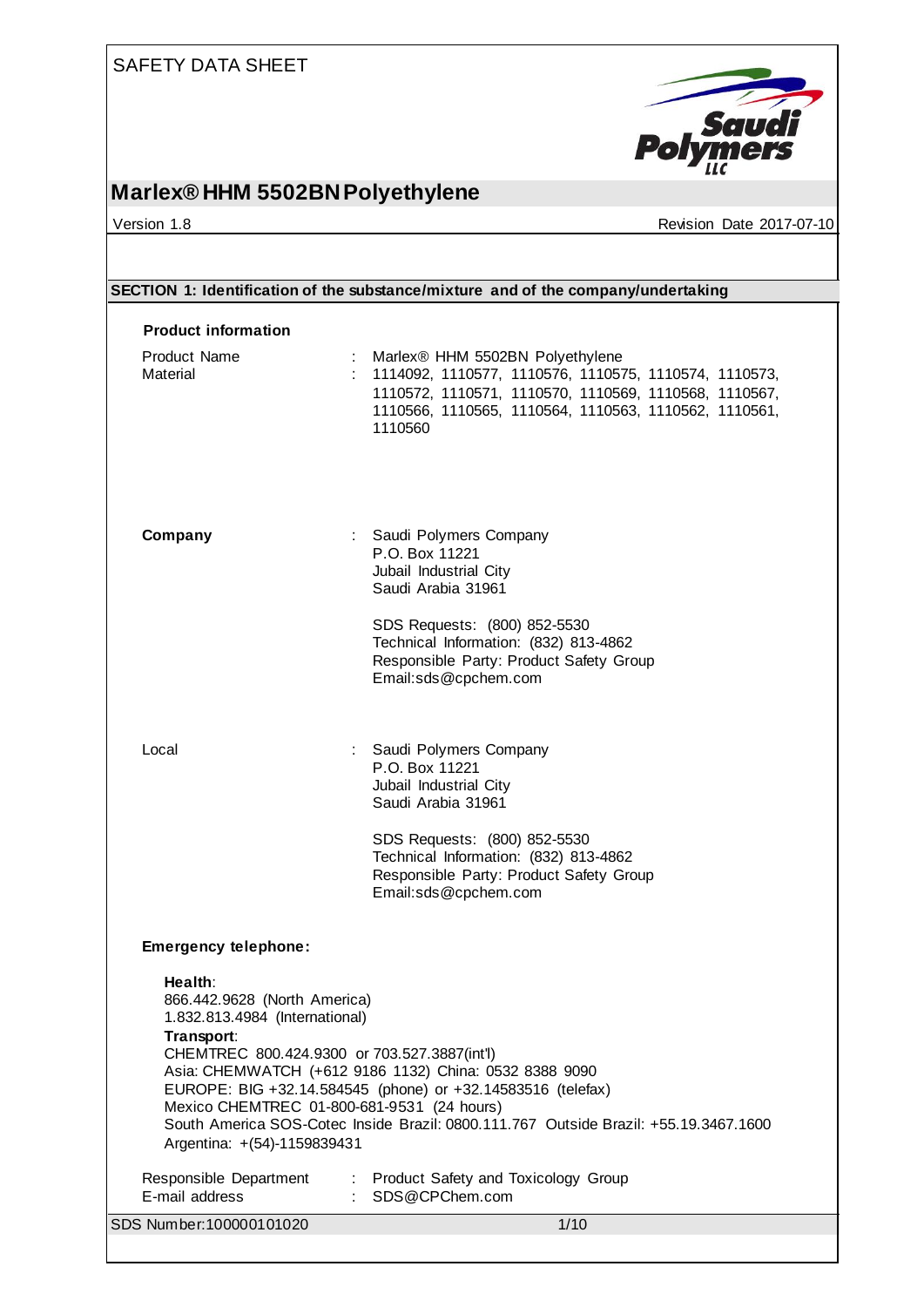# **Marlex® HHM 5502BN Polyethylene**

Version 1.8 **Australian Control Control Control Control Control Control Control Control Control Control Control Control Control Control Control Control Control Control Control Control Control Control Control Control Contro** 

SAFETY DATA SHEET

Website : www.CPChem.com

MEDICAL APPLICATION CAUTION: Do not use this material in medical applications involving permanent implantation in the human body or permanent contact with internal body fluids or tissues fluids or tissues.

Do not use this material in medical applications involving brief or temporary implantation in the human body or contact with internal body fluids or tissues unless the material has been provided directly from Chevron Phillips Chemical Company LP or its legal affiliates under an agreement which expressly acknowledges the contemplated use.

Chevron Phillips Chemical Company LP and its legal affiliates makes no representation, promise, express warranty or implied warranty concerning the suitability of this material for use in implantation in the human body or in contact with internal body fluids or tissues.

### **SECTION 2: Hazards identification**

**Classification of the substance or mixture Globally Harmonized System**

### **GHS-Classification**

Not a dangerous substance according to Globally Harmonized System of Classification and Labeling of Chemicals (GHS).

### **GHS-Labeling**

Not a dangerous substance according to Globally Harmonized System of Classification and Labeling of Chemicals (GHS).

### **SECTION 3: Composition/information on ingredients**

| Chemical name                                       |                                                                                                                                                                                                            | CAS-No. / EINECS-No. | Concentration<br>$[wt\%]$ |
|-----------------------------------------------------|------------------------------------------------------------------------------------------------------------------------------------------------------------------------------------------------------------|----------------------|---------------------------|
| Polyethylene Hexene Copolymer                       |                                                                                                                                                                                                            | 25213-02-9           | $99 - 100$                |
| Contains no hazardous ingredients according to GHS. |                                                                                                                                                                                                            |                      |                           |
| <b>SECTION 4: First aid measures</b>                |                                                                                                                                                                                                            |                      |                           |
| If inhaled                                          | Move to fresh air in case of accidental inhalation of dust or<br>fumes from overheating or combustion. If symptoms persist,<br>call a physician.                                                           |                      |                           |
| In case of skin contact                             | : If the molten material gets on skin, quickly cool in water. Seek<br>immediate medical attention. Do not try to peel the solidified<br>material from the skin or use solvents or thinners to dissolve it. |                      |                           |
| In case of eye contact                              | In the case of contact with eyes, rinse immediately with plenty<br>of water and seek medical advice.                                                                                                       |                      |                           |
| If swallowed                                        | Do not induce vomiting without medical advice.                                                                                                                                                             |                      |                           |
| SDS Number: 100000101020                            |                                                                                                                                                                                                            | 2/10                 |                           |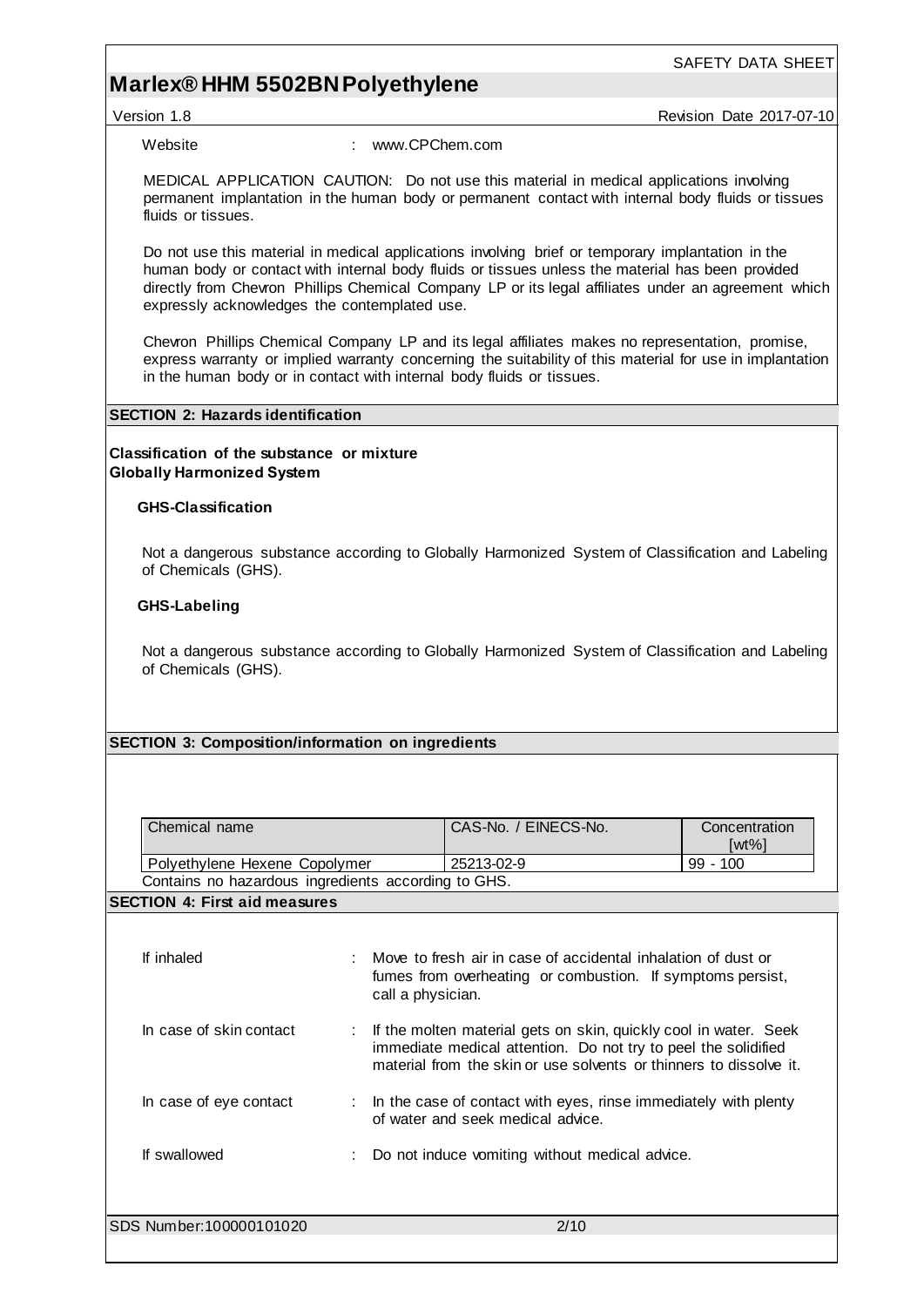# **Marlex® HHM 5502BN Polyethylene**

Version 1.8 **Accord 2017-07-10** Revision Date 2017-07-10

SAFETY DATA SHEET

| <b>SECTION 5: Firefighting measures</b>           |                                                                                                                                                                                                                                                                                                                                                                                                                                                                                          |  |  |  |
|---------------------------------------------------|------------------------------------------------------------------------------------------------------------------------------------------------------------------------------------------------------------------------------------------------------------------------------------------------------------------------------------------------------------------------------------------------------------------------------------------------------------------------------------------|--|--|--|
| Flash point                                       | No data available                                                                                                                                                                                                                                                                                                                                                                                                                                                                        |  |  |  |
| Autoignition temperature                          | No data available                                                                                                                                                                                                                                                                                                                                                                                                                                                                        |  |  |  |
| Suitable extinguishing<br>media                   | Water. Water mist. Dry chemical. Carbon dioxide (CO2).<br>Foam. If possible, water should be applied as a spray from a<br>fogging nozzle since this is a surface burning material. The<br>application of high velocity water will spread the burning<br>surface layer. Avoid the use of straight streams that may<br>create a dust cloud and the risk of a dust explosion. Use<br>extinguishing measures that are appropriate to local<br>circumstances and the surrounding environment. |  |  |  |
| Specific hazards during fire<br>fighting          | Risks of ignition followed by flame propagation or secondary<br>explosions can be caused by the accumulation of dust, e.g. on<br>floors and ledges.                                                                                                                                                                                                                                                                                                                                      |  |  |  |
| Special protective<br>equipment for fire-fighters | Use personal protective equipment. Wear self-contained<br>breathing apparatus for firefighting if necessary.                                                                                                                                                                                                                                                                                                                                                                             |  |  |  |
| Further information                               | This material will burn although it is not easily ignited.                                                                                                                                                                                                                                                                                                                                                                                                                               |  |  |  |
| Fire and explosion<br>protection                  | Treat as a solid that can burn. Avoid generating dust; fine dust<br>dispersed in air in sufficient concentrations, and in the<br>presence of an ignition source is a potential dust explosion<br>hazard.                                                                                                                                                                                                                                                                                 |  |  |  |
| Hazardous decomposition<br>÷<br>products          | Normal combustion forms carbon dioxide, water vapor and may<br>produce carbon monoxide, other hydrocarbons and<br>hydrocarbon oxidation products (ketones, aldehydes, organic<br>acids) depending on temperature and air availability.<br>Incomplete combustion can also produce formaldehyde.                                                                                                                                                                                           |  |  |  |
| <b>SECTION 6: Accidental release measures</b>     |                                                                                                                                                                                                                                                                                                                                                                                                                                                                                          |  |  |  |
| Personal precautions                              | : Sweep up to prevent slipping hazard. Avoid breathing dust.<br>Avoid dust formation.                                                                                                                                                                                                                                                                                                                                                                                                    |  |  |  |
| Environmental precautions                         | Do not contaminate surface water. Prevent product from<br>entering drains.                                                                                                                                                                                                                                                                                                                                                                                                               |  |  |  |
| Methods for cleaning up                           | Clean up promptly by sweeping or vacuum.                                                                                                                                                                                                                                                                                                                                                                                                                                                 |  |  |  |
| Additional advice                                 | Dust deposits should not be allowed to accumulate on<br>surfaces, as these may form an explosive mixture if they are<br>released into the atmosphere in sufficient concentration. Avoid<br>dispersal of dust in the air (i.e., clearing dust surfaces with<br>compressed air).                                                                                                                                                                                                           |  |  |  |
| <b>SECTION 7: Handling and storage</b>            |                                                                                                                                                                                                                                                                                                                                                                                                                                                                                          |  |  |  |
| Handling                                          |                                                                                                                                                                                                                                                                                                                                                                                                                                                                                          |  |  |  |
| SDS Number: 100000101020                          | 3/10                                                                                                                                                                                                                                                                                                                                                                                                                                                                                     |  |  |  |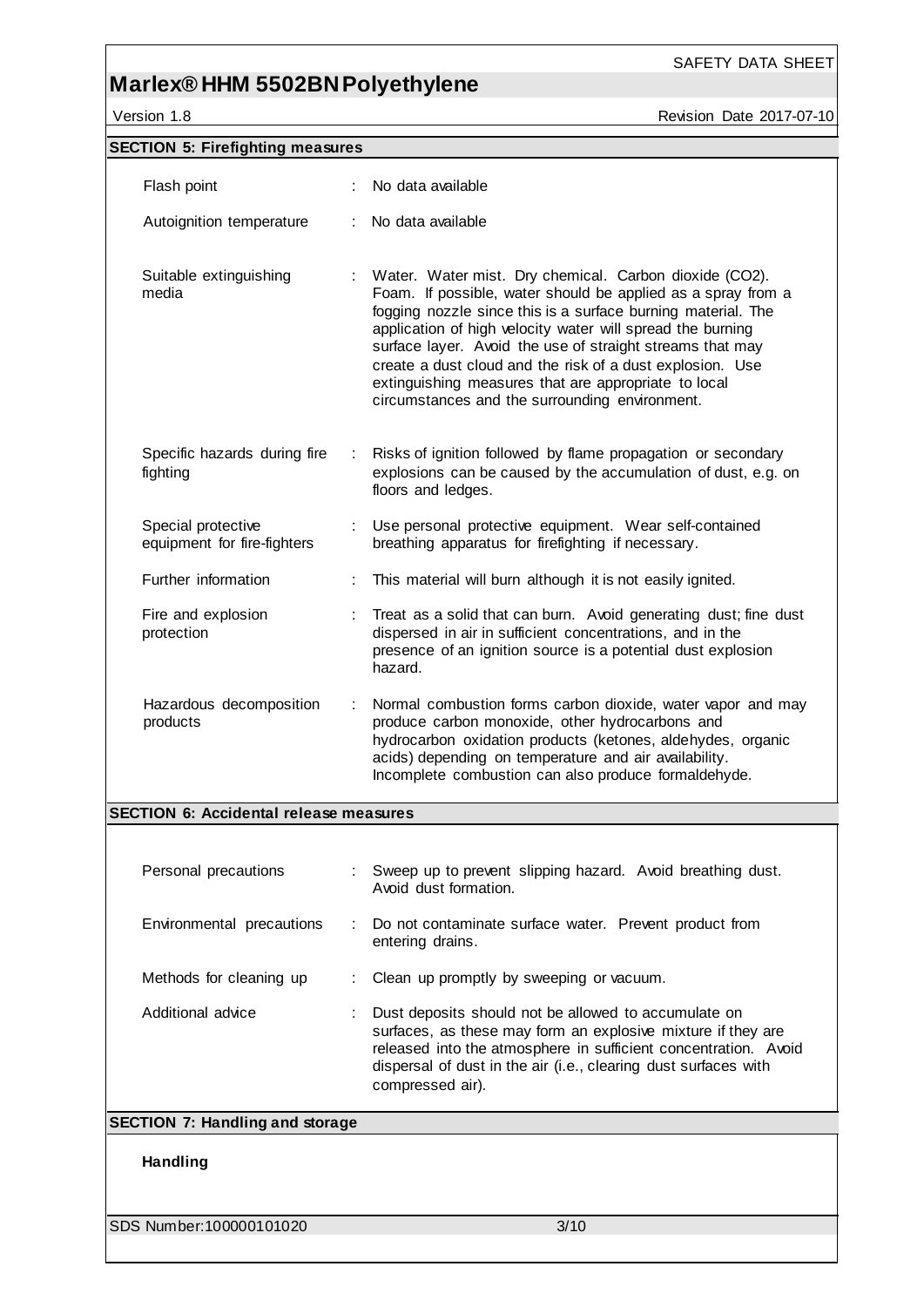## **Marlex® HHM 5502BN Polyethylene**

| Version 1.8                                        |  | Revision Date 2017-07-10                                                                                                                                                                                                                                                                                                                                                                                                                                                                                                                                                                                                                                                                                                                         |
|----------------------------------------------------|--|--------------------------------------------------------------------------------------------------------------------------------------------------------------------------------------------------------------------------------------------------------------------------------------------------------------------------------------------------------------------------------------------------------------------------------------------------------------------------------------------------------------------------------------------------------------------------------------------------------------------------------------------------------------------------------------------------------------------------------------------------|
| Advice on safe handling                            |  | Use good housekeeping for safe handling of the product.<br>Keep out of water sources and sewers.                                                                                                                                                                                                                                                                                                                                                                                                                                                                                                                                                                                                                                                 |
|                                                    |  | Spilled pellets and powders may create a slipping hazard.                                                                                                                                                                                                                                                                                                                                                                                                                                                                                                                                                                                                                                                                                        |
|                                                    |  | Electrostatic charge may accumulate and create a hazardous<br>condition when handling this material. To minimize this hazard,<br>bonding and grounding may be necessary, but may not by<br>themselves be sufficient. At elevated temperatures (>350°F,<br>>177°C), polyethylene can release vapors and gases, which<br>are irritating to the mucous membranes of the eyes, mouth,<br>throat, and lungs. These substances may include<br>acetaldehyde, acetone, acetic acid, formic acid, formaldehyde<br>and acrolein. Based on animal data and limited<br>epidemiological evidence, formaldehyde has been listed as a<br>carcinogen. Following all recommendations within this SDS<br>should minimize exposure to thermal processing emissions. |
| Advice on protection<br>against fire and explosion |  | Treat as a solid that can burn. Avoid generating dust; fine dust<br>dispersed in air in sufficient concentrations, and in the<br>presence of an ignition source is a potential dust explosion<br>hazard.                                                                                                                                                                                                                                                                                                                                                                                                                                                                                                                                         |
| <b>Storage</b>                                     |  |                                                                                                                                                                                                                                                                                                                                                                                                                                                                                                                                                                                                                                                                                                                                                  |
| Requirements for storage<br>areas and containers   |  | Keep in a dry place. Keep in a well-ventilated place.                                                                                                                                                                                                                                                                                                                                                                                                                                                                                                                                                                                                                                                                                            |
| Advice on common storage                           |  | Do not store together with oxidizing and self-igniting products.                                                                                                                                                                                                                                                                                                                                                                                                                                                                                                                                                                                                                                                                                 |
|                                                    |  |                                                                                                                                                                                                                                                                                                                                                                                                                                                                                                                                                                                                                                                                                                                                                  |

## **SECTION 8: Exposure controls/personal protection**

### **Engineering measures**

Consider the potential hazards of this material (see Section 2), applicable exposure limits, job activities, and other substances in the work place when designing engineering controls and selecting personal protective equipment. If engineering controls or work practices are not adequate to prevent exposure to harmful levels of this material, the personal protective equipment listed below is recommended. The user should read and understand all instructions and limitations supplied with the equipment since protection is usually provided for a limited time or under certain circumstances.

## **Personal protective equipment**

| Respiratory protection  | : No respiratory protection is normally required. If heated<br>material generates vapor or fumes that are not adequately<br>controlled by ventilation, wear an appropriate respirator. Use<br>the following elements for air-purifying respirators: Organic<br>Vapor and Formaldehyde. Use a positive pressure, air-<br>supplying respirator if there is potential for uncontrolled<br>release, exposure levels are not known, or other circumstances<br>where air-purifying respirators may not provide adequate<br>protection. Dust safety masks are recommended when the<br>dust concentration is excessive. |
|-------------------------|-----------------------------------------------------------------------------------------------------------------------------------------------------------------------------------------------------------------------------------------------------------------------------------------------------------------------------------------------------------------------------------------------------------------------------------------------------------------------------------------------------------------------------------------------------------------------------------------------------------------|
| Eye protection          | : Use of safety glasses with side shields for solid handling is<br>good industrial practice. If this material is heated, wear                                                                                                                                                                                                                                                                                                                                                                                                                                                                                   |
| SDS Number:100000101020 | 4/10                                                                                                                                                                                                                                                                                                                                                                                                                                                                                                                                                                                                            |
|                         |                                                                                                                                                                                                                                                                                                                                                                                                                                                                                                                                                                                                                 |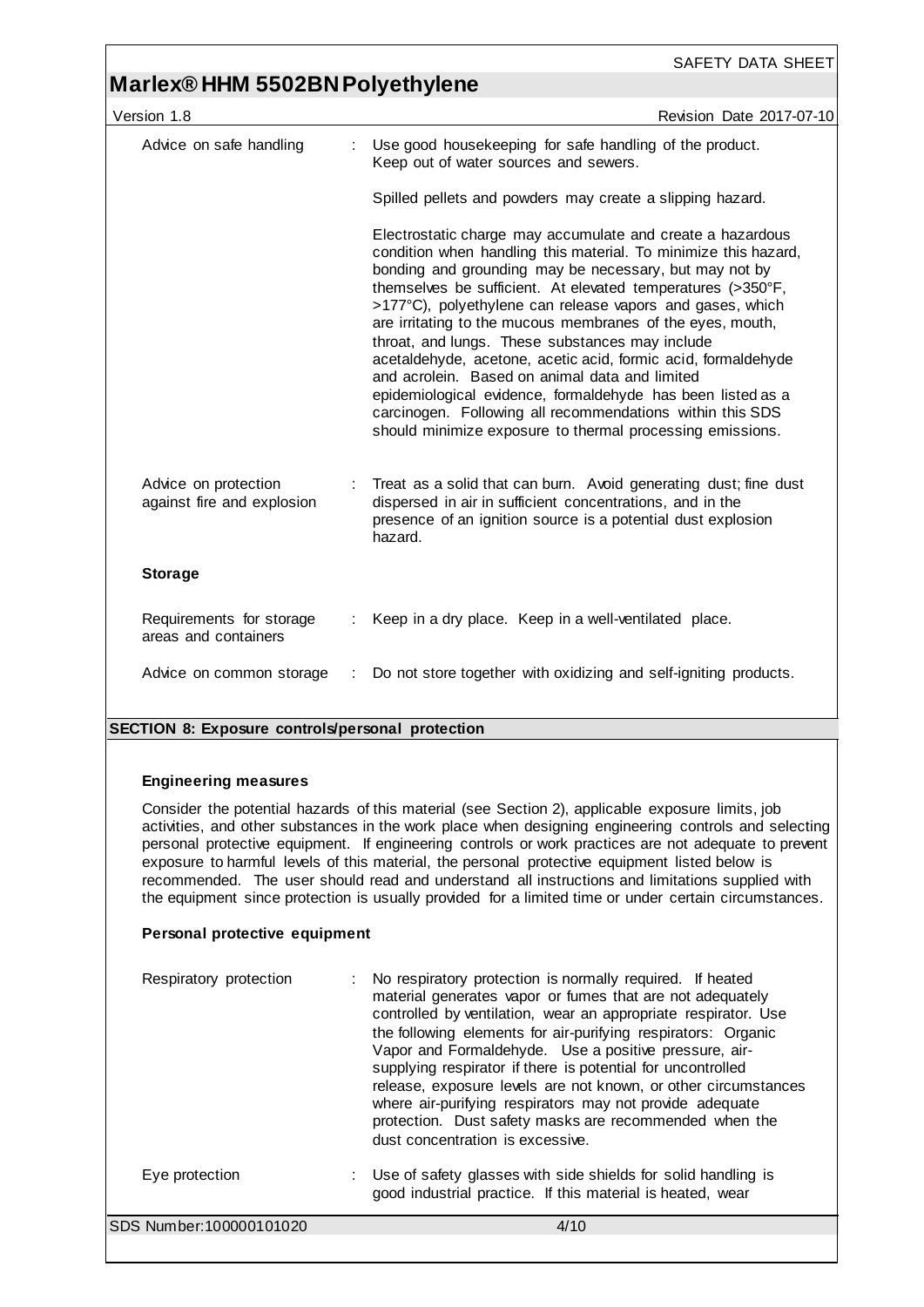# **Marlex® HHM 5502BN Polyethylene**

| Version 1.8                                           | Revision Date 2017-07-10                                                                                                                                                                                                                                                                                                                                                                                   |
|-------------------------------------------------------|------------------------------------------------------------------------------------------------------------------------------------------------------------------------------------------------------------------------------------------------------------------------------------------------------------------------------------------------------------------------------------------------------------|
|                                                       | chemical goggles or safety glasses with side shields or a face<br>shield. If there is potential for dust, use chemical goggles.                                                                                                                                                                                                                                                                            |
| Skin and body protection                              | At ambient temperatures use of clean and protective clothing is<br>good industrial practice. If the material is heated or molten,<br>wear thermally insulated, heat-resistant gloves that are able to<br>withstand the temperature of the molten product. If this<br>material is heated, wear insulated clothing to prevent skin<br>contact if engineering controls or work practices are not<br>adequate. |
| <b>SECTION 9: Physical and chemical properties</b>    |                                                                                                                                                                                                                                                                                                                                                                                                            |
| Information on basic physical and chemical properties |                                                                                                                                                                                                                                                                                                                                                                                                            |
| <b>Appearance</b>                                     |                                                                                                                                                                                                                                                                                                                                                                                                            |
| Form<br>Physical state<br>Color                       | Pellets<br>Solid<br>Opaque                                                                                                                                                                                                                                                                                                                                                                                 |
| Odor<br><b>Odor Threshold</b>                         | Mild to no odor<br>No data available                                                                                                                                                                                                                                                                                                                                                                       |
| Safety data                                           |                                                                                                                                                                                                                                                                                                                                                                                                            |
| Flash point                                           | : No data available                                                                                                                                                                                                                                                                                                                                                                                        |
| Lower explosion limit                                 | : Not applicable                                                                                                                                                                                                                                                                                                                                                                                           |
| Upper explosion limit                                 | Not applicable                                                                                                                                                                                                                                                                                                                                                                                             |
| Autoignition temperature                              | : No data available                                                                                                                                                                                                                                                                                                                                                                                        |
| Thermal decomposition                                 | : Low molecular weight hydrocarbons, alcohols, aldehydes,<br>acids and ketones can be formed during thermal processing.                                                                                                                                                                                                                                                                                    |
| pH                                                    | Not applicable                                                                                                                                                                                                                                                                                                                                                                                             |
| Melting point/range                                   | : 90 - 140 °C (194 - 284 °F)                                                                                                                                                                                                                                                                                                                                                                               |
| Freezing point                                        | Not applicable                                                                                                                                                                                                                                                                                                                                                                                             |
| Initial boiling point and boiling<br>range            | Not applicable<br>÷.                                                                                                                                                                                                                                                                                                                                                                                       |
| Vapor pressure                                        | Not applicable                                                                                                                                                                                                                                                                                                                                                                                             |
| Relative density                                      | Not applicable                                                                                                                                                                                                                                                                                                                                                                                             |
| Density                                               | $: 0.91 - 0.97$ g/cm3                                                                                                                                                                                                                                                                                                                                                                                      |
| Water solubility                                      | Negligible                                                                                                                                                                                                                                                                                                                                                                                                 |
| Partition coefficient: n-<br>octanol/water            | : No data available                                                                                                                                                                                                                                                                                                                                                                                        |
| Solubility in other solvents                          | : No data available                                                                                                                                                                                                                                                                                                                                                                                        |
| SDS Number: 100000101020                              | 5/10                                                                                                                                                                                                                                                                                                                                                                                                       |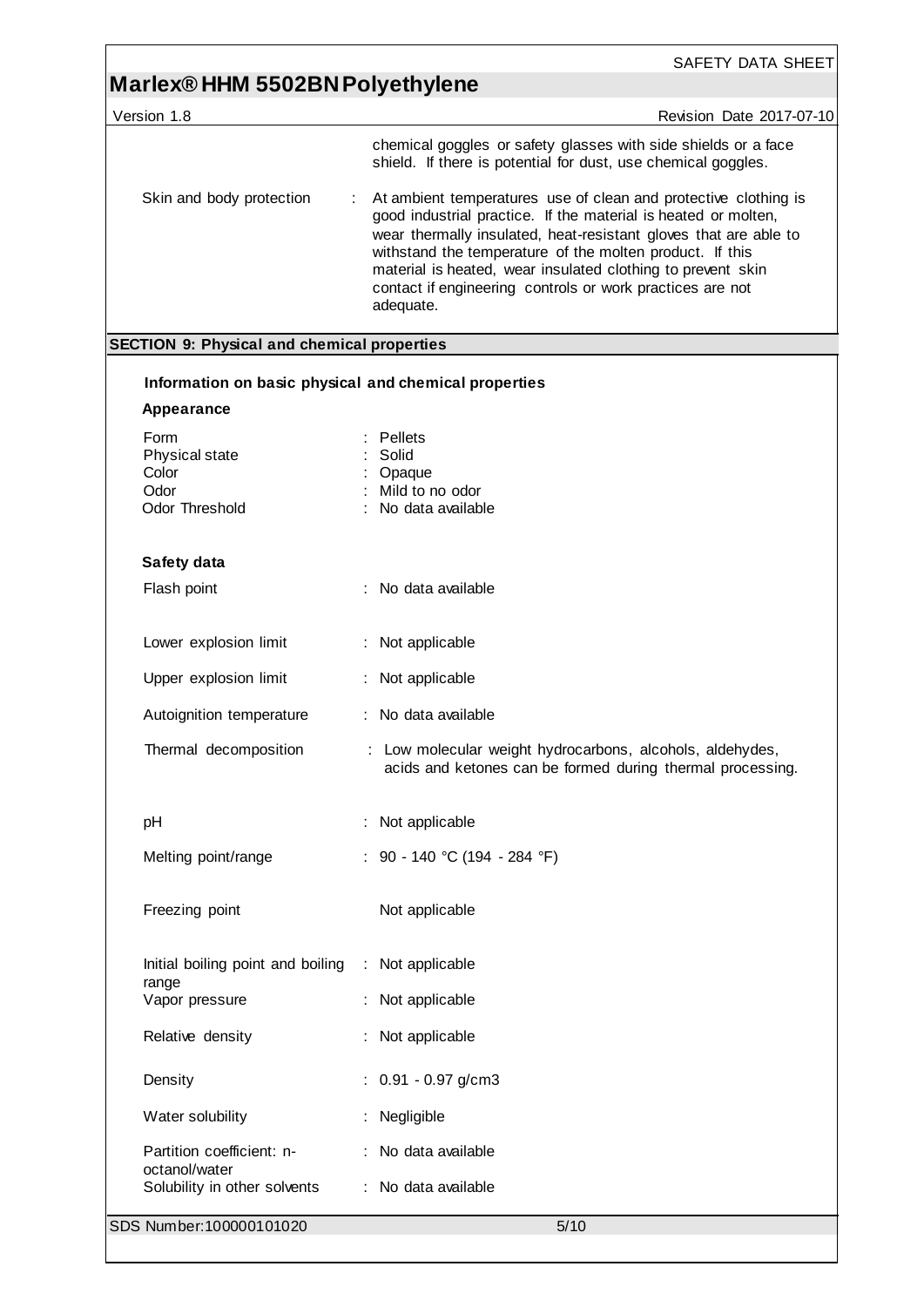| Marlex® HHM 5502BN Polyethylene                                                        | SAFETY DATA SHEET                                                                                                                                                                                                                                                                                |  |  |
|----------------------------------------------------------------------------------------|--------------------------------------------------------------------------------------------------------------------------------------------------------------------------------------------------------------------------------------------------------------------------------------------------|--|--|
| Version 1.8                                                                            | Revision Date 2017-07-10                                                                                                                                                                                                                                                                         |  |  |
| Viscosity, dynamic                                                                     | : Not applicable                                                                                                                                                                                                                                                                                 |  |  |
| Viscosity, kinematic                                                                   | : Not applicable                                                                                                                                                                                                                                                                                 |  |  |
| Relative vapor density                                                                 | : Not applicable                                                                                                                                                                                                                                                                                 |  |  |
| Evaporation rate                                                                       | : Not applicable                                                                                                                                                                                                                                                                                 |  |  |
| <b>SECTION 10: Stability and reactivity</b>                                            |                                                                                                                                                                                                                                                                                                  |  |  |
| Reactivity                                                                             | : This material is considered non-reactive under normal<br>ambient and anticipated storage and handling conditions of<br>temperature and pressure.                                                                                                                                               |  |  |
| Chemical stability                                                                     | : This material is considered stable under normal ambient and<br>anticipated storage and handling conditions of temperature<br>and pressure.                                                                                                                                                     |  |  |
| Possibility of hazardous reactions                                                     |                                                                                                                                                                                                                                                                                                  |  |  |
| Conditions to avoid                                                                    | : Avoid prolonged storage at elevated temperature.                                                                                                                                                                                                                                               |  |  |
| Materials to avoid                                                                     | : Avoid contact with strong oxidizing agents.                                                                                                                                                                                                                                                    |  |  |
| Thermal decomposition                                                                  | : Low molecular weight hydrocarbons, alcohols, aldehydes,<br>acids and ketones can be formed during thermal processing.                                                                                                                                                                          |  |  |
| Hazardous decomposition<br>products                                                    | : Normal combustion forms carbon dioxide, water vapor and<br>may produce carbon monoxide, other hydrocarbons and<br>hydrocarbon oxidation products (ketones, aldehydes, organic<br>acids) depending on temperature and air availability.<br>Incomplete combustion can also produce formaldehyde. |  |  |
| Other data                                                                             | : No decomposition if stored and applied as directed.                                                                                                                                                                                                                                            |  |  |
| <b>SECTION 11: Toxicological information</b>                                           |                                                                                                                                                                                                                                                                                                  |  |  |
| Marlex® HHM 5502BN Polyethylene<br><b>Acute oral toxicity</b><br>: Presumed Not Toxic  |                                                                                                                                                                                                                                                                                                  |  |  |
| Marlex® HHM 5502BN Polyethylene<br><b>Acute inhalation toxicity Fresumed Not Toxic</b> |                                                                                                                                                                                                                                                                                                  |  |  |
| Marlex® HHM 5502BN Polyethylene<br><b>Acute dermal toxicity</b> : Presumed Not Toxic   |                                                                                                                                                                                                                                                                                                  |  |  |
| Marlex® HHM 5502BN Polyethylene<br><b>Skin irritation</b><br>: No skin irritation      |                                                                                                                                                                                                                                                                                                  |  |  |
| SDS Number: 100000101020                                                               | 6/10                                                                                                                                                                                                                                                                                             |  |  |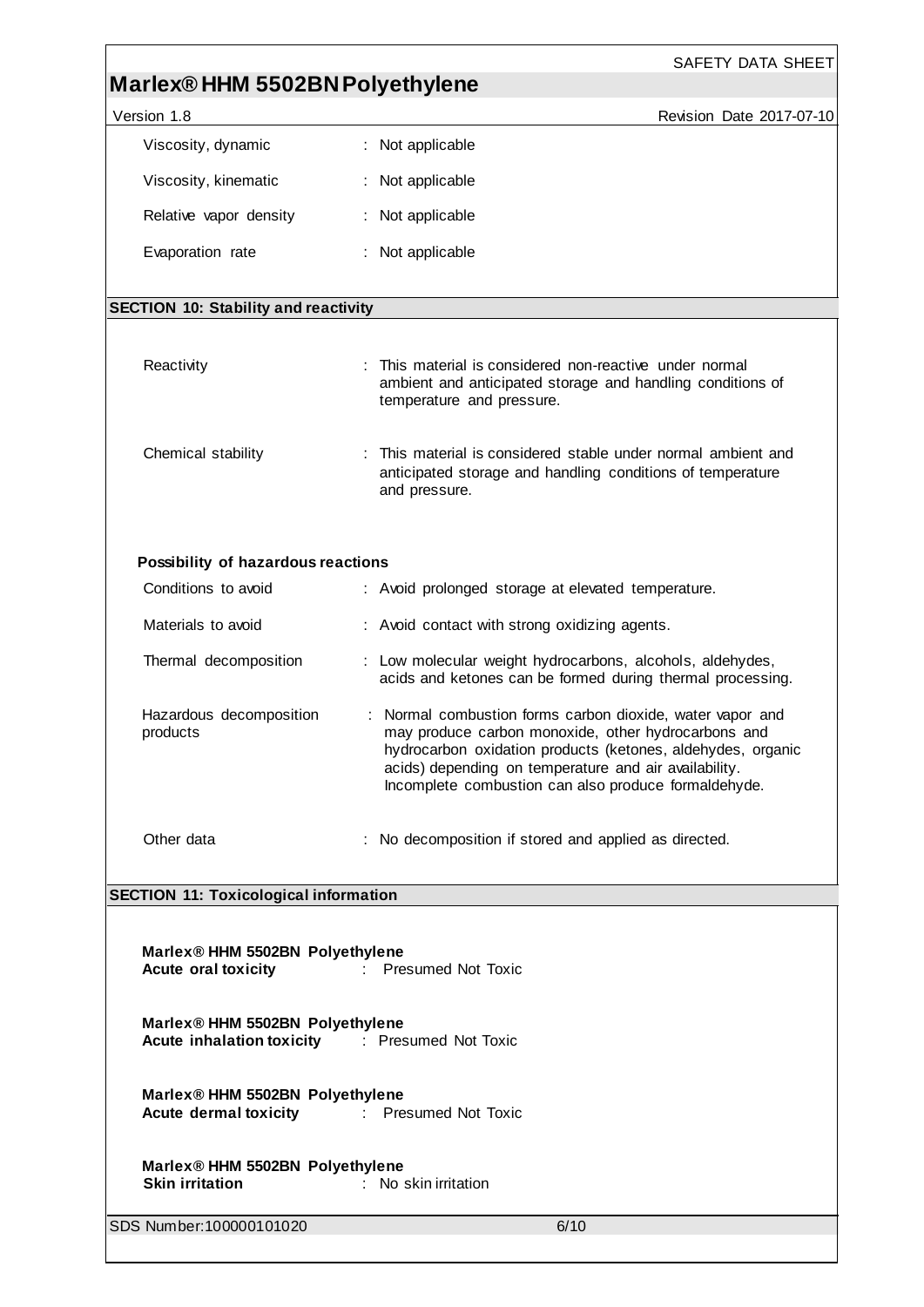# **Marlex® HHM 5502BN Polyethylene**

Version 1.8 **Version 1.8** Revision Date 2017-07-10

| Marlex® HHM 5502BN Polyethylene<br>Eye irritation                                                                                                                                                                                                                                                                                                                                                                                                                                                   | : No eye irritation                                                                                                                                                                                                                                                                                                                                                                                                                                                                                                                               |  |
|-----------------------------------------------------------------------------------------------------------------------------------------------------------------------------------------------------------------------------------------------------------------------------------------------------------------------------------------------------------------------------------------------------------------------------------------------------------------------------------------------------|---------------------------------------------------------------------------------------------------------------------------------------------------------------------------------------------------------------------------------------------------------------------------------------------------------------------------------------------------------------------------------------------------------------------------------------------------------------------------------------------------------------------------------------------------|--|
| Marlex® HHM 5502BN Polyethylene<br><b>Sensitization</b>                                                                                                                                                                                                                                                                                                                                                                                                                                             | : Did not cause sensitization on laboratory animals.                                                                                                                                                                                                                                                                                                                                                                                                                                                                                              |  |
| Marlex® HHM 5502BN Polyethylene<br><b>Further information</b>                                                                                                                                                                                                                                                                                                                                                                                                                                       | This product contains POLYMERIZED OLEFINS. During<br>thermal processing (>350°F, >177°C) polyolefins can release<br>vapors and gases (aldehydes, ketones and organic acids)<br>which are irritating to the mucous membranes of the eyes,<br>mouth, throat, and lungs. Generally these irritant effects are all<br>transitory. However, prolonged exposure to irritating off-gases<br>can lead to pulmonary edema. Formaldehyde (an aldehyde)<br>has been classified as a carcinogen based on animal data and<br>limited epidemiological evidence. |  |
| <b>SECTION 12: Ecological information</b>                                                                                                                                                                                                                                                                                                                                                                                                                                                           |                                                                                                                                                                                                                                                                                                                                                                                                                                                                                                                                                   |  |
|                                                                                                                                                                                                                                                                                                                                                                                                                                                                                                     |                                                                                                                                                                                                                                                                                                                                                                                                                                                                                                                                                   |  |
| <b>Ecotoxicity effects</b>                                                                                                                                                                                                                                                                                                                                                                                                                                                                          |                                                                                                                                                                                                                                                                                                                                                                                                                                                                                                                                                   |  |
|                                                                                                                                                                                                                                                                                                                                                                                                                                                                                                     | Elimination information (persistence and degradability)                                                                                                                                                                                                                                                                                                                                                                                                                                                                                           |  |
| <b>Bioaccumulation</b>                                                                                                                                                                                                                                                                                                                                                                                                                                                                              | : Does not bioaccumulate.                                                                                                                                                                                                                                                                                                                                                                                                                                                                                                                         |  |
| Mobility                                                                                                                                                                                                                                                                                                                                                                                                                                                                                            | : The product is insoluble and floats on water.                                                                                                                                                                                                                                                                                                                                                                                                                                                                                                   |  |
| Biodegradability                                                                                                                                                                                                                                                                                                                                                                                                                                                                                    | : This material is not expected to be readily biodegradable.                                                                                                                                                                                                                                                                                                                                                                                                                                                                                      |  |
| <b>Ecotoxicology Assessment</b>                                                                                                                                                                                                                                                                                                                                                                                                                                                                     |                                                                                                                                                                                                                                                                                                                                                                                                                                                                                                                                                   |  |
| Additional ecological<br>information                                                                                                                                                                                                                                                                                                                                                                                                                                                                | : This material is not expected to be harmful to aquatic<br>organisms., Fish or birds may eat pellets which may obstruct<br>their digestive tracts.                                                                                                                                                                                                                                                                                                                                                                                               |  |
| <b>SECTION 13: Disposal considerations</b>                                                                                                                                                                                                                                                                                                                                                                                                                                                          |                                                                                                                                                                                                                                                                                                                                                                                                                                                                                                                                                   |  |
| The information in this SDS pertains only to the product as shipped.                                                                                                                                                                                                                                                                                                                                                                                                                                |                                                                                                                                                                                                                                                                                                                                                                                                                                                                                                                                                   |  |
| Use material for its intended purpose or recycle if possible. This material, if it must be discarded,<br>may meet the criteria of a hazardous waste as defined by US EPA under RCRA (40 CFR 261) or<br>other State and local regulations. Measurement of certain physical properties and analysis for<br>regulated components may be necessary to make a correct determination. If this material is<br>classified as a hazardous waste, federal law requires disposal at a licensed hazardous waste |                                                                                                                                                                                                                                                                                                                                                                                                                                                                                                                                                   |  |

**SECTION 14: Transport information**

**The shipping descriptions shown here are for bulk shipments only, and may not apply to shipments in non-bulk packages (see regulatory definition).**

Consult the appropriate domestic or international mode-specific and quantity-specific Dangerous

SDS Number:100000101020 7/10

disposal facility.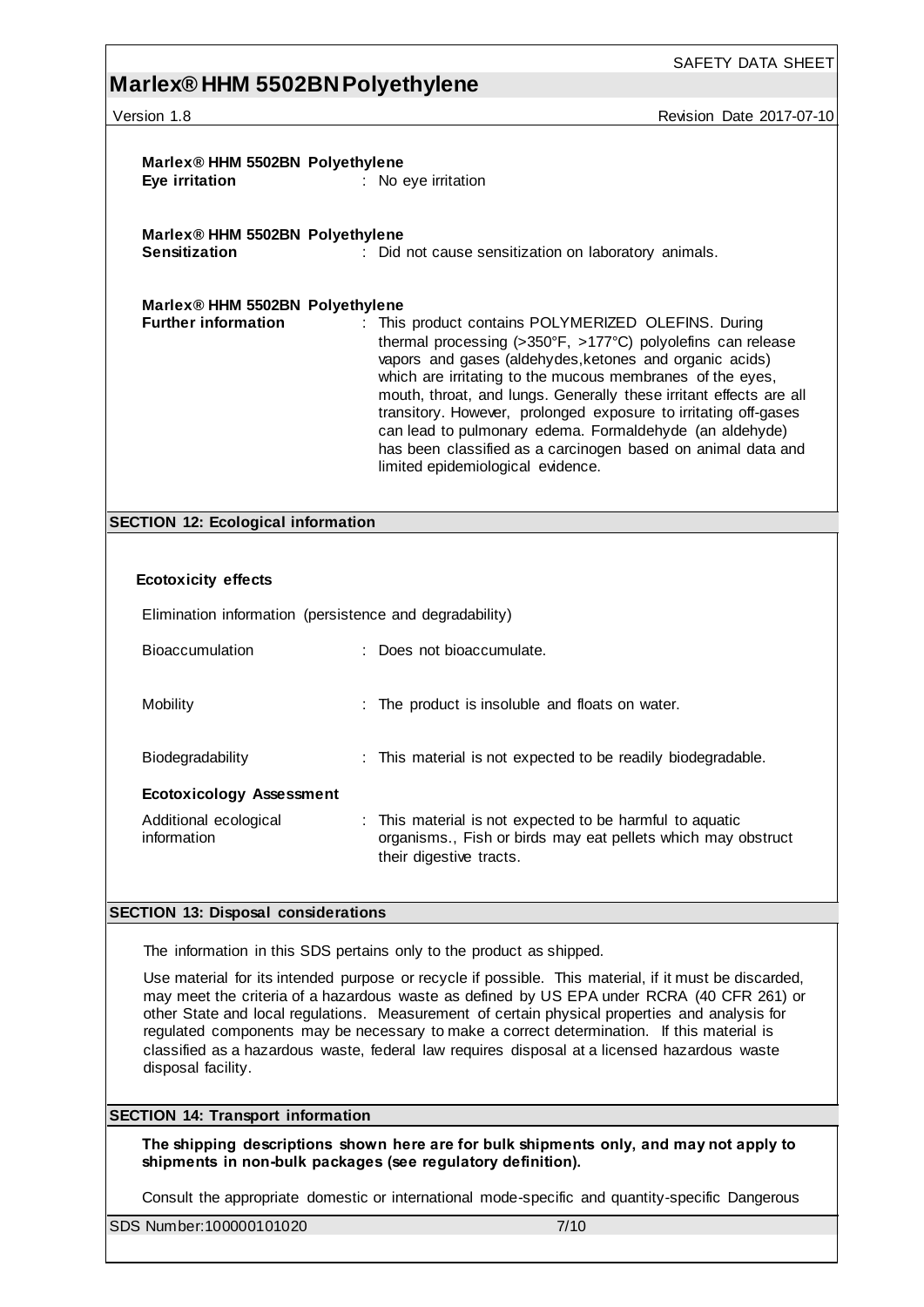# **Marlex® HHM 5502BN Polyethylene**

| Version 1.8                                                                                                                                                                                                | Revision Date 2017-07-10                                                                                                                                                                                                                                                                                         |  |  |  |  |
|------------------------------------------------------------------------------------------------------------------------------------------------------------------------------------------------------------|------------------------------------------------------------------------------------------------------------------------------------------------------------------------------------------------------------------------------------------------------------------------------------------------------------------|--|--|--|--|
| bill of lading.                                                                                                                                                                                            | Goods Regulations for additional shipping description requirements (e.g., technical name or names,<br>etc.) Therefore, the information shown here, may not always agree with the bill of lading shipping<br>description for the material. Flashpoints for the material may vary slightly between the SDS and the |  |  |  |  |
| US DOT (UNITED STATES DEPARTMENT OF TRANSPORTATION)<br>TRANSPORTATION BY THIS AGENCY.                                                                                                                      | NOT REGULATED AS A HAZARDOUS MATERIAL OR DANGEROUS GOODS FOR                                                                                                                                                                                                                                                     |  |  |  |  |
| IMO / IMDG (INTERNATIONAL MARITIME DANGEROUS GOODS)<br>TRANSPORTATION BY THIS AGENCY.                                                                                                                      | NOT REGULATED AS A HAZARDOUS MATERIAL OR DANGEROUS GOODS FOR                                                                                                                                                                                                                                                     |  |  |  |  |
|                                                                                                                                                                                                            | IATA (INTERNATIONAL AIR TRANSPORT ASSOCIATION)<br>NOT REGULATED AS A HAZARDOUS MATERIAL OR DANGEROUS GOODS FOR<br>TRANSPORTATION BY THIS AGENCY.                                                                                                                                                                 |  |  |  |  |
| ADR (AGREEMENT ON DANGEROUS GOODS BY ROAD (EUROPE))<br>TRANSPORTATION BY THIS AGENCY.                                                                                                                      | NOT REGULATED AS A HAZARDOUS MATERIAL OR DANGEROUS GOODS FOR                                                                                                                                                                                                                                                     |  |  |  |  |
| RID (REGULATIONS CONCERNING THE INTERNATIONAL TRANSPORT OF<br>DANGEROUS GOODS (EUROPE))<br>NOT REGULATED AS A HAZARDOUS MATERIAL OR DANGEROUS GOODS FOR<br>TRANSPORTATION BY THIS AGENCY.                  |                                                                                                                                                                                                                                                                                                                  |  |  |  |  |
| ADN (EUROPEAN AGREEMENT CONCERNING THE INTERNATIONAL CARRIAGE<br>OF DANGEROUS GOODS BY INLAND WATERWAYS)<br>NOT REGULATED AS A HAZARDOUS MATERIAL OR DANGEROUS GOODS FOR<br>TRANSPORTATION BY THIS AGENCY. |                                                                                                                                                                                                                                                                                                                  |  |  |  |  |
| Transport in bulk according to Annex II of MARPOL 73/78 and the IBC Code                                                                                                                                   |                                                                                                                                                                                                                                                                                                                  |  |  |  |  |
| <b>SECTION 15: Regulatory information</b>                                                                                                                                                                  |                                                                                                                                                                                                                                                                                                                  |  |  |  |  |
|                                                                                                                                                                                                            |                                                                                                                                                                                                                                                                                                                  |  |  |  |  |
| <b>Notification status</b>                                                                                                                                                                                 |                                                                                                                                                                                                                                                                                                                  |  |  |  |  |
| Europe REACH                                                                                                                                                                                               | On the inventory, or in compliance with the inventory                                                                                                                                                                                                                                                            |  |  |  |  |
| United States of America (USA)<br><b>TSCA</b>                                                                                                                                                              | On the inventory, or in compliance with the inventory                                                                                                                                                                                                                                                            |  |  |  |  |
| Canada DSL                                                                                                                                                                                                 | On the inventory, or in compliance with the inventory                                                                                                                                                                                                                                                            |  |  |  |  |
| Australia AICS                                                                                                                                                                                             | On the inventory, or in compliance with the inventory                                                                                                                                                                                                                                                            |  |  |  |  |
| New Zealand NZloC                                                                                                                                                                                          | On the inventory, or in compliance with the inventory                                                                                                                                                                                                                                                            |  |  |  |  |
| Japan ENCS                                                                                                                                                                                                 | On the inventory, or in compliance with the inventory                                                                                                                                                                                                                                                            |  |  |  |  |
| Korea KECI                                                                                                                                                                                                 | On the inventory, or in compliance with the inventory                                                                                                                                                                                                                                                            |  |  |  |  |
| Philippines PICCS                                                                                                                                                                                          | On the inventory, or in compliance with the inventory                                                                                                                                                                                                                                                            |  |  |  |  |
| SDS Number:100000101020                                                                                                                                                                                    | 8/10                                                                                                                                                                                                                                                                                                             |  |  |  |  |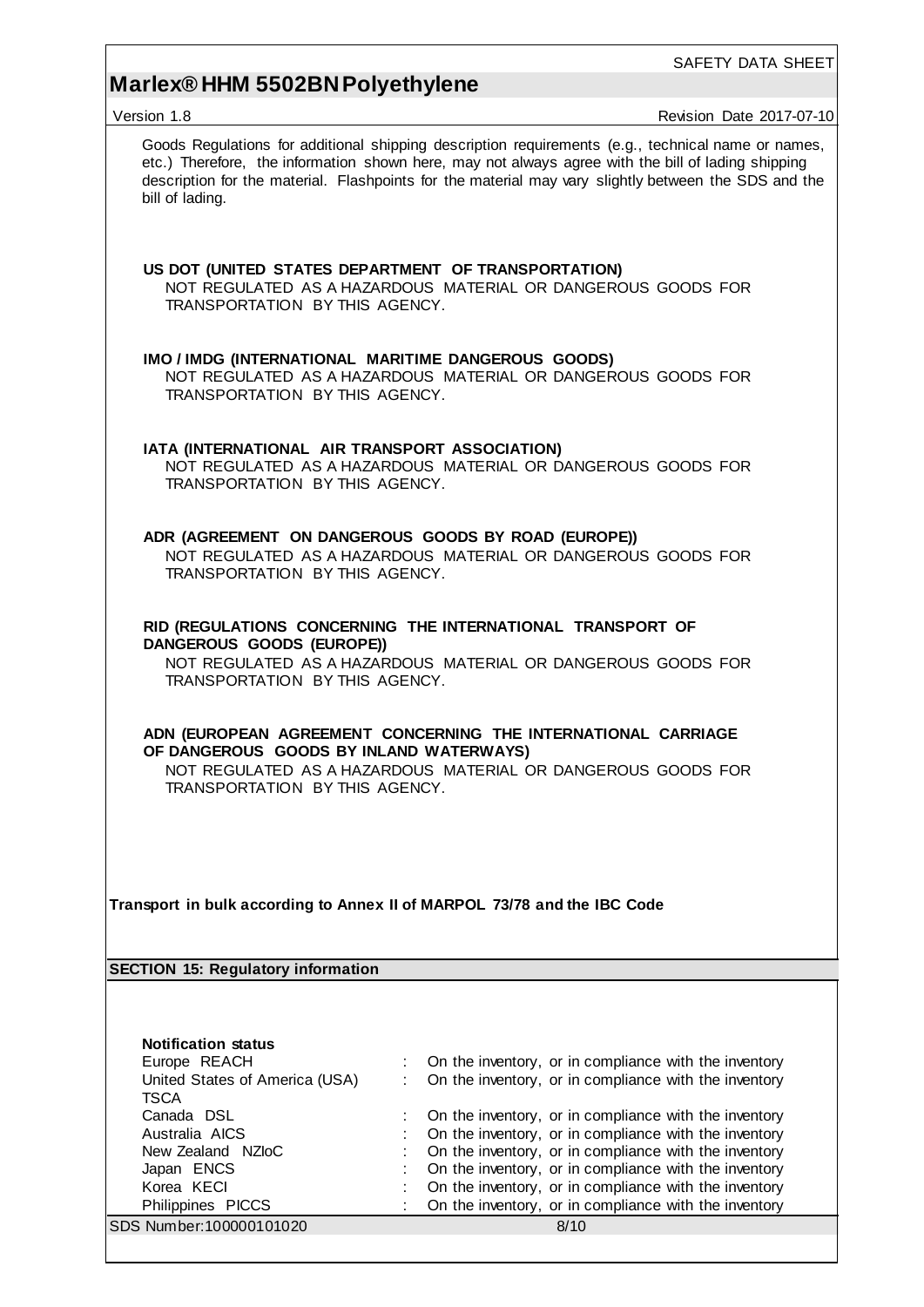## **Marlex® HHM 5502BN Polyethylene**

Version 1.8 Revision Date 2017-07-10

China IECSC : On the inventory, or in compliance with the inventory

#### **SECTION 16: Other information**

**NFPA Classification** : Health Hazard: 0

Fire Hazard: 1 Reactivity Hazard: 0



### **Further information**

Significant changes since the last version are highlighted in the margin. This version replaces all previous versions.

The information in this SDS pertains only to the product as shipped.

The information provided in this Safety Data Sheet is correct to the best of our knowledge, information and belief at the date of its publication. The information given is designed only as a guidance for safe handling, use, processing, storage, transportation, disposal and release and is not to be considered a warranty or quality specification. The information relates only to the specific material designated and may not be valid for such material used in combination with any other materials or in any process, unless specified in the text.

| <b>ACGIH</b>             | Key or legend to abbreviations and acronyms used in the safety data sheet<br>American Conference of | LD50         | Lethal Dose 50%                                                   |
|--------------------------|-----------------------------------------------------------------------------------------------------|--------------|-------------------------------------------------------------------|
|                          | Government Industrial Hygienists                                                                    |              |                                                                   |
| <b>AICS</b>              | Australia, Inventory of Chemical<br>Substances                                                      | <b>LOAEL</b> | Lowest Observed Adverse Effect<br>Level                           |
| <b>DSL</b>               | Canada, Domestic Substances<br>List                                                                 | <b>NFPA</b>  | National Fire Protection Agency                                   |
| <b>NDSL</b>              | Canada, Non-Domestic<br>Substances List                                                             | <b>NIOSH</b> | National Institute for Occupational<br>Safety & Health            |
| <b>CNS</b>               | <b>Central Nervous System</b>                                                                       | <b>NTP</b>   | National Toxicology Program                                       |
| CAS                      | <b>Chemical Abstract Service</b>                                                                    | <b>NZIoC</b> | New Zealand Inventory of<br>Chemicals                             |
| <b>EC50</b>              | <b>Effective Concentration</b>                                                                      | <b>NOAEL</b> | No Observable Adverse Effect<br>Level                             |
| <b>EC50</b>              | <b>Effective Concentration 50%</b>                                                                  | <b>NOEC</b>  | No Observed Effect Concentration                                  |
| <b>EGEST</b>             | <b>EOSCA Generic Exposure</b><br>Scenario Tool                                                      | <b>OSHA</b>  | Occupational Safety & Health<br>Administration                    |
| <b>EOSCA</b>             | <b>European Oilfield Specialty</b><br>Chemicals Association                                         | PEL          | Permissible Exposure Limit                                        |
| <b>EINECS</b>            | <b>European Inventory of Existing</b><br><b>Chemical Substances</b>                                 | <b>PICCS</b> | Philippines Inventory of<br><b>Commercial Chemical Substances</b> |
| <b>MAK</b>               | Germany Maximum Concentration<br>Values                                                             | <b>PRNT</b>  | Presumed Not Toxic                                                |
| GHS                      | Globally Harmonized System                                                                          | <b>RCRA</b>  | <b>Resource Conservation Recovery</b><br>Act                      |
| $>=$                     | <b>Greater Than or Equal To</b>                                                                     | <b>STEL</b>  | Short-term Exposure Limit                                         |
| IC50                     | Inhibition Concentration 50%                                                                        | <b>SARA</b>  | Superfund Amendments and<br>Reauthorization Act.                  |
| <b>IARC</b>              | International Agency for Research<br>on Cancer                                                      | <b>TLV</b>   | <b>Threshold Limit Value</b>                                      |
| <b>IECSC</b>             | <b>Inventory of Existing Chemical</b><br>Substances in China                                        | <b>TWA</b>   | <b>Time Weighted Average</b>                                      |
| <b>ENCS</b>              | Japan, Inventory of Existing and<br><b>New Chemical Substances</b>                                  | TSCA         | Toxic Substance Control Act                                       |
| SDS Number: 100000101020 |                                                                                                     | 9/10         |                                                                   |